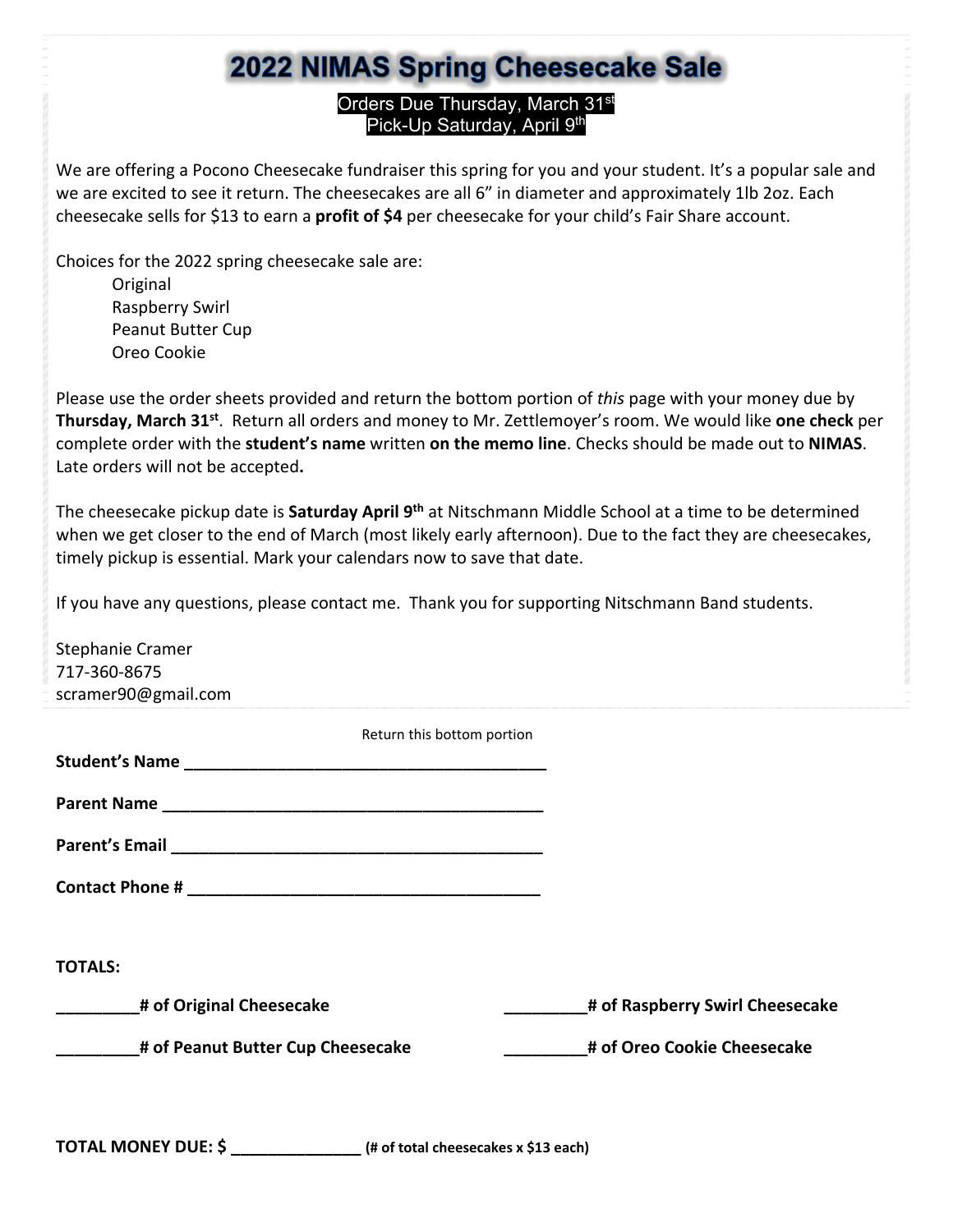#### REAL PEANUT BUTTER CUPS INSIDE!



**PEANUT BUTTER CUP** 

\$13

EACH!



Fundraising

In support of

NITSCHMANN MIDDLE

**SCHOOL BAND** 



MMM COOKIES,

OM NOM NOM

\$13 EACH!

# Helping your community NEVER TASTED SO GOOD



SWEET AND **FRUITY** 







A FALL FAVORTE (LABOR DAY TO THANKSGIVING ONLY)

## THE ORIGINAL POCONO CHEESECAKE, RICH CREAMY AND DELICIOUS!

Cheesecakes are 6 inches in diameter and approx. 1 lb. 2 oz.

POCONOCHEESECAKE.COM CALL 570-839-6844